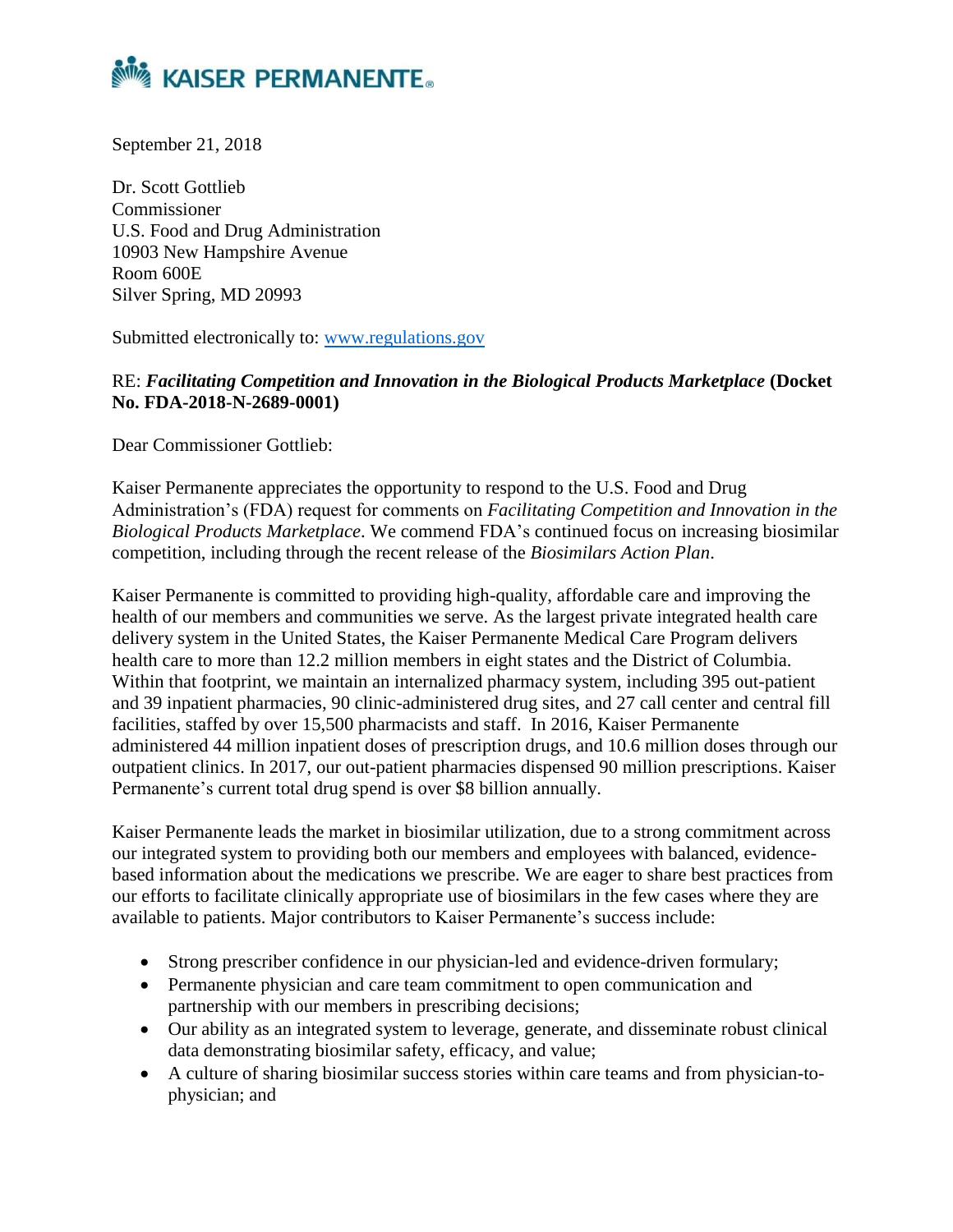Kaiser Permanente Comments

Facilitating Competition and Innovation in the Biological Products Marketplace - FDA-2018-N-2689

• Internal policies that significantly restrict marketing and detailing by pharmaceutical companies in our facilities and to Permanente physicians.

Despite our success at encouraging biosimilar utilization where possible, we remain deeply concerned about the burden of unsustainably high biological product prices on our members. Biological products and specialty drugs are the fastest growing component of prescription drug spending. Treatment costs for some biologics can be hundreds of thousands of dollars per year, imposing crippling costs on patients, the health care system, and the government. Fostering a robust market for biosimilar competition is essential to reducing the burden of high drug prices. We applaud FDA for addressing this important issue and look forward to working with you as this initiative moves forward.

## **I. Facilitating the Development of Biosimilar & Interchangeable Products**

### **Interchangeability**

Kaiser Permanente supports FDA's efforts to facilitate the development of interchangeable products. Fostering a strong market for biosimilars holds promise for increasing competition and reducing the burden of high drug prices, especially where biosimilars are designated interchangeable. To be interchangeable, a biosimilar must demonstrate that it produces the same clinical result as the reference product in any given patient. When a biosimilar satisfies that high standard, the law should not create arbitrary barriers to substitution. Even in cases where a biosimilar is not interchangeable, laws and policies should not deter physicians from using their clinical expertise and discretion to prescribe a biosimilar. Indeed, the success of generic competition in the small molecule market is attributable in part to the efficient substitution and the unencumbered ability of physicians to prescribe effective, more affordable generics.

To date, there are no licensed<sup>1</sup> interchangeable biosimilars in the United States. Until there are clear standards on how biosimilar manufacturers can obtain interchangeability designations, cost savings to patients and the health care system from increased biosimilar development will not reach their full potential. FDA should do more to create certainty and predictability for biosimilar manufacturers seeking interchangeability designations, while still ensuring that such determinations are guided by high scientific standards. One way to give manufacturers the certainty necessary to invest in developing such products would be to finalize the draft guidance on the factors FDA will consider in making interchangeability determinations. Such certainty will promote increased competition and lower costs.

### **Biosimilar Development & FDA Review**

 $\overline{\phantom{a}}$ 

FDA should take steps to facilitate efficient biosimilar development and licensing, through improved clarity on submissions and increased agency communications with biosimilar manufacturers throughout the review process. FDA plays an important role in promoting timely biosimilar competition, including regulatory review to ensure requirements are as efficient as

<sup>&</sup>lt;sup>1</sup> "Licensed" is technically the appropriate term to use for biosimilars under a Biologic License Application (BLA) instead of "approved" (approved is the correct term for a New Drug Application (NDA) and an Abbreviated New Drug Application (ANDA). We use the terms interchangeably throughout because in some cases we refer to both NDAs and BLAs.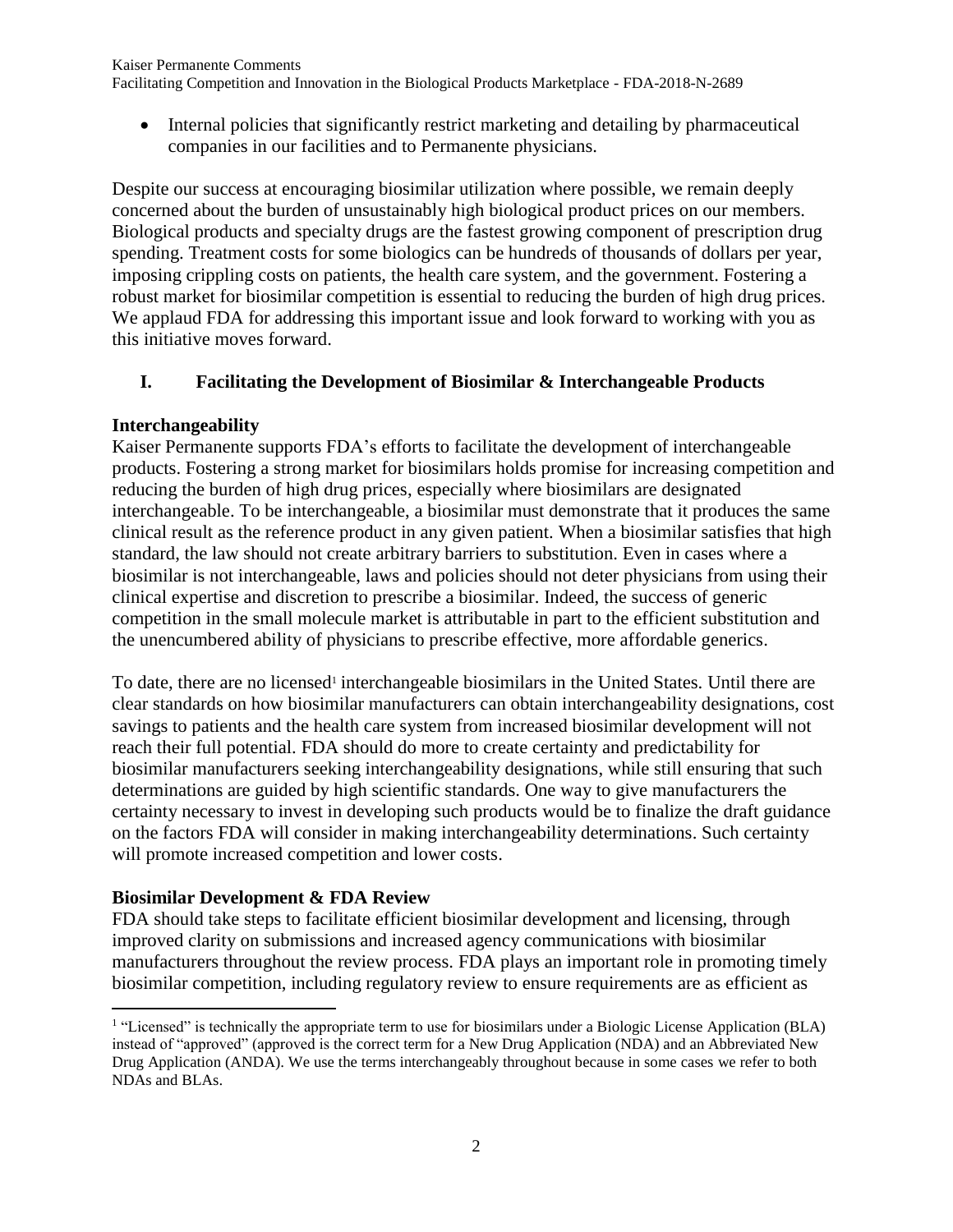possible without compromising safety and efficacy standards. Submissions demonstrating biosimilarity should not require the same rigor as "safety, purity, and potency"<sup>2</sup> or "safety and efficacy"<sup>3</sup> demonstrations for reference products. The use of expedited approval methods such as surrogate endpoints, biomarkers, or more efficient clinical trial designs may be appropriate tools to demonstrate biosimilarity, they may also facilitate investment in development.

Biosimilarity, however, is a more complex demonstration than bioequivalency, which is the required showing to approve generic drugs through Abbreviated New Drug Applications (ANDAs). Thus, more evidence demonstrating biosimilarity will be needed to successfully encourage prescribing and inform formulary development than what is sufficient for small molecule generics. Kaiser Permanente's physician- and pharmacist-led formulary development process relies on access to robust data from FDA and other sources. our physicians choose to prescribe from our formulary in an overwhelming majority of cases, because it is developed by their peers, based on ample evidence. Access to data is crucial to enable us to instill confidence in biosimilars among prescribers, which in turn increases patient confidence and utilization.

Due to the importance of clinical evidence in guiding biosimilar prescribing decisions, we encourage FDA to carefully balance efforts to streamline biosimilar review against the need for quality data in manufacturer submissions. We agree it is sometimes appropriate for FDA to allow flexibility and use of expedited methods in submissions, including in some cases when there are few alternatives to a high-price reference product. Biosimilars also should never be held to a higher standard of review than reference products. However, surrogate endpoints and biomarkers merely predict clinical outcomes – they do not provide a full risk-benefit profile for a drug. As a result, they leave gaps in information about how a drug will perform in real-world clinical settings that reduce physician confidence in prescribing decisions and sometimes lead to downstream complications in care.

A condition for approvals that are based on expedited methods should be the timely completion of Phase IV post-market studies, regardless of whether the drug at issue is a biosimilar, reference product, or small molecule drug. Phase IV studies are critical to understanding drug safety and effectiveness outside the narrow confines of clinical trials. Pharmaceutical companies often fail to conduct these studies even when they are required. A study in the *New England Journal of Medicine* found that among over 600 post-market studies mandated in 2009 and 2010, 20 percent were never started, while others were significantly delayed.<sup>4</sup> These failures on the part of pharmaceutical companies deprive physicians and pharmacists of vital information that can help improve patient outcomes and avoid adverse medical events.

Kaiser Permanente also supports FDA's interest in learning about best practices from the European Medicines Agency (EMA), which has greater experience with biosimilar approval and uptake. Europe has been more successful than the United States at fostering the right market conditions for biosimilar development, while still maintaining high scientific standards. Intellectual property laws in the United States create unique barriers to competition;

 $\overline{a}$ <sup>2</sup> BLA licensing standard

<sup>&</sup>lt;sup>3</sup> NDA approval standard

<sup>4</sup> Woloshin, S. et al. (September 2017). The Fate of FDA Postapproval Studies. *New England Journal of Medicine*. Available at: <https://www.nejm.org/doi/full/10.1056/NEJMp1705800>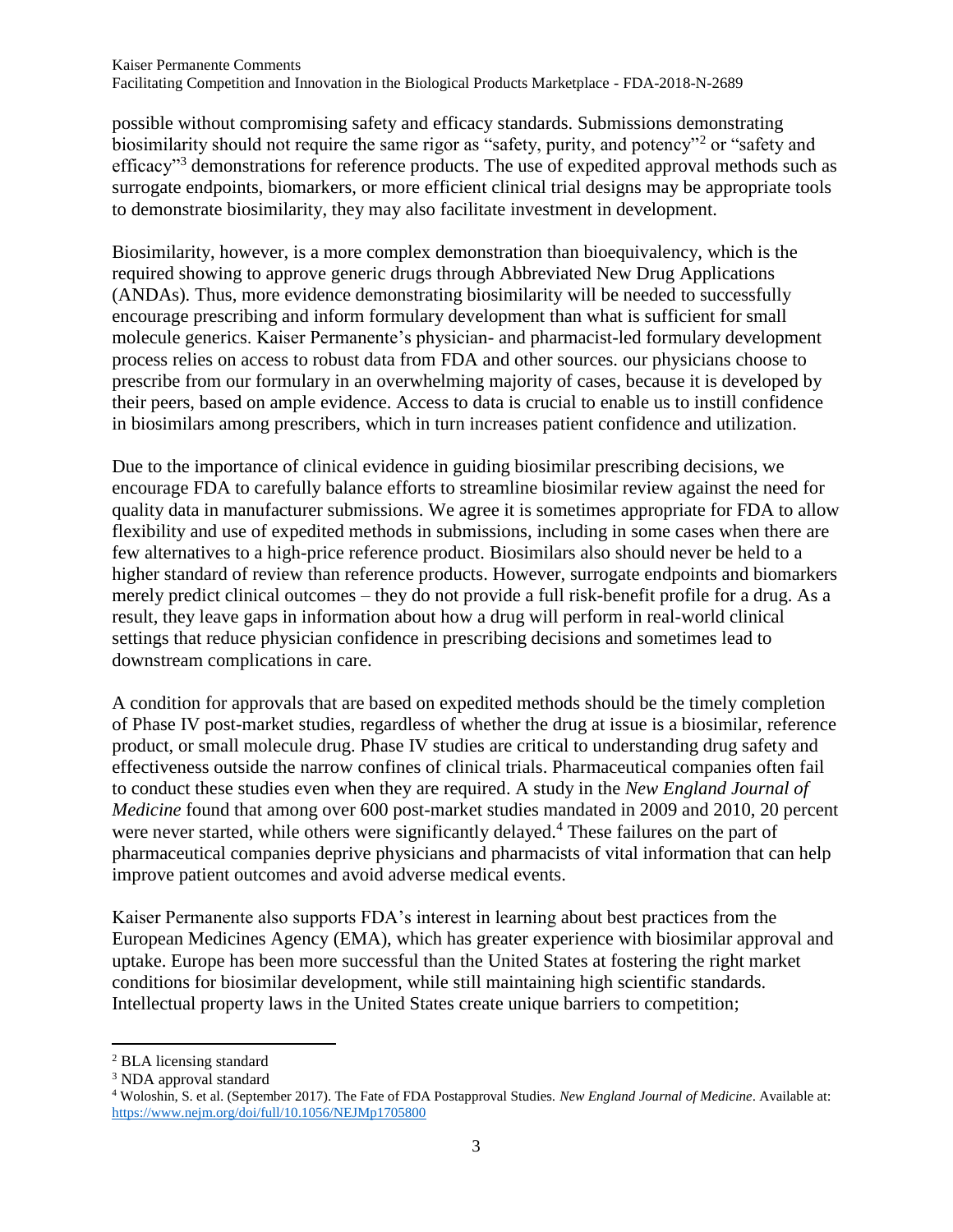nevertheless, FDA may be able to learn valuable lessons from EMA's approach to biosimilars. EMA has approved over 40 biosimilars.<sup>5</sup> By comparison, FDA has licensed 12 biosimilars, most of which are not yet available to patients due to patent disputes.<sup>6</sup> As a result, patients in Europe have significantly more choices and affordable options than patients seeking the same care in the United States. We encourage FDA to reach out to EMA to start a dialogue, with the goal of identifying practices FDA could adopt to move our domestic biosimilar market forward.

## **Real World Data & Evidence**

Kaiser Permanente appreciates FDA's interest in use of real world data and evidence to support appropriate prescribing and post-market safety assessments of biosimilars. FDA defines real world evidence as "information on health care that is derived from multiple sources outside typical clinical research settings, including electronic health records, claims and billing data, product and disease registries, and data gathered through personal devices and health applications."<sup>7</sup> Premarket use of real world evidence raises evidentiary concerns, since real world data is generally observational and non-randomized. Increased use of real world data in postmarket contexts, however, could help uncover important information about product use by a larger, more diverse population in uncontrolled settings over a longer period than clinical trials.

Kaiser Permanente has successfully used real world data to build confidence in biosimilar prescribing among Permanente physicians. Our integrated structure enables us to harness the power of real world data to support conversions from reference products to biosimilars across our system. For example, our surveillance of patient switches from Remicade® to the biosimilar Inflectra® and from Neupogen® to the biosimilar Zarxio® provided concrete evidence of positive patient outcomes, demonstrating to prescribers that these conversions can be accomplished without changes in safety and efficacy. Our Drug Information Services (DIS) department (specifically, the Pharmacy Outcomes Research Group within DIS) frequently analyzes real world data related to drugs.

Based on our success using real world data within our system, we suggest FDA actively promote the value these data as another reliable and robust source of information to support biosimilar conversions.

We also support FDA's efforts to partner with private insurers to move toward a more unified and proactive system for drug safety monitoring, including for biological products and biosimilars. Kaiser Permanente already uses real world data to provide critical real-time safety and effectiveness information across our system. For example, our clinical databases were the first to detect serious risk of heart attack and cardiac death associated with Vioxx, a widely used arthritis and pain drug that was ultimately pulled from the market.<sup>8</sup> We were proud to partner with FDA to uncover Vioxx safety concerns and reveal them to the public. Kaiser Permanente is

<sup>6</sup> Biosimilar Product Information. FDA. Available at:

l <sup>5</sup> Biosimilars Approved in Europe (August 2018). Generics and Biosimilars Initiative. Available at: <http://www.gabionline.net/Biosimilars/General/Biosimilars-approved-in-Europe>

[https://www.fda.gov/drugs/developmentapprovalprocess/howdrugsaredevelopedandapproved/approvalapplications/therapeuticbio](https://www.fda.gov/drugs/developmentapprovalprocess/howdrugsaredevelopedandapproved/approvalapplications/therapeuticbiologicapplications/biosimilars/ucm580432.htm) [logicapplications/biosimilars/ucm580432.htm](https://www.fda.gov/drugs/developmentapprovalprocess/howdrugsaredevelopedandapproved/approvalapplications/therapeuticbiologicapplications/biosimilars/ucm580432.htm)

<sup>7</sup> Sherman, R. et al. (December 2016). Real-World Evidence—What Is It and What Can It Tell Us?. *New England Journal of Medicine*. Available at[: https://www.nejm.org/doi/full/10.1056/NEJMsb1609216](https://www.nejm.org/doi/full/10.1056/NEJMsb1609216)

<sup>8</sup> FDA Releases Memo on Vioxx. (November 2004). *New York Times*. Available at: <https://www.nytimes.com/2004/11/03/business/fda-releases-memo-on-vioxx.html>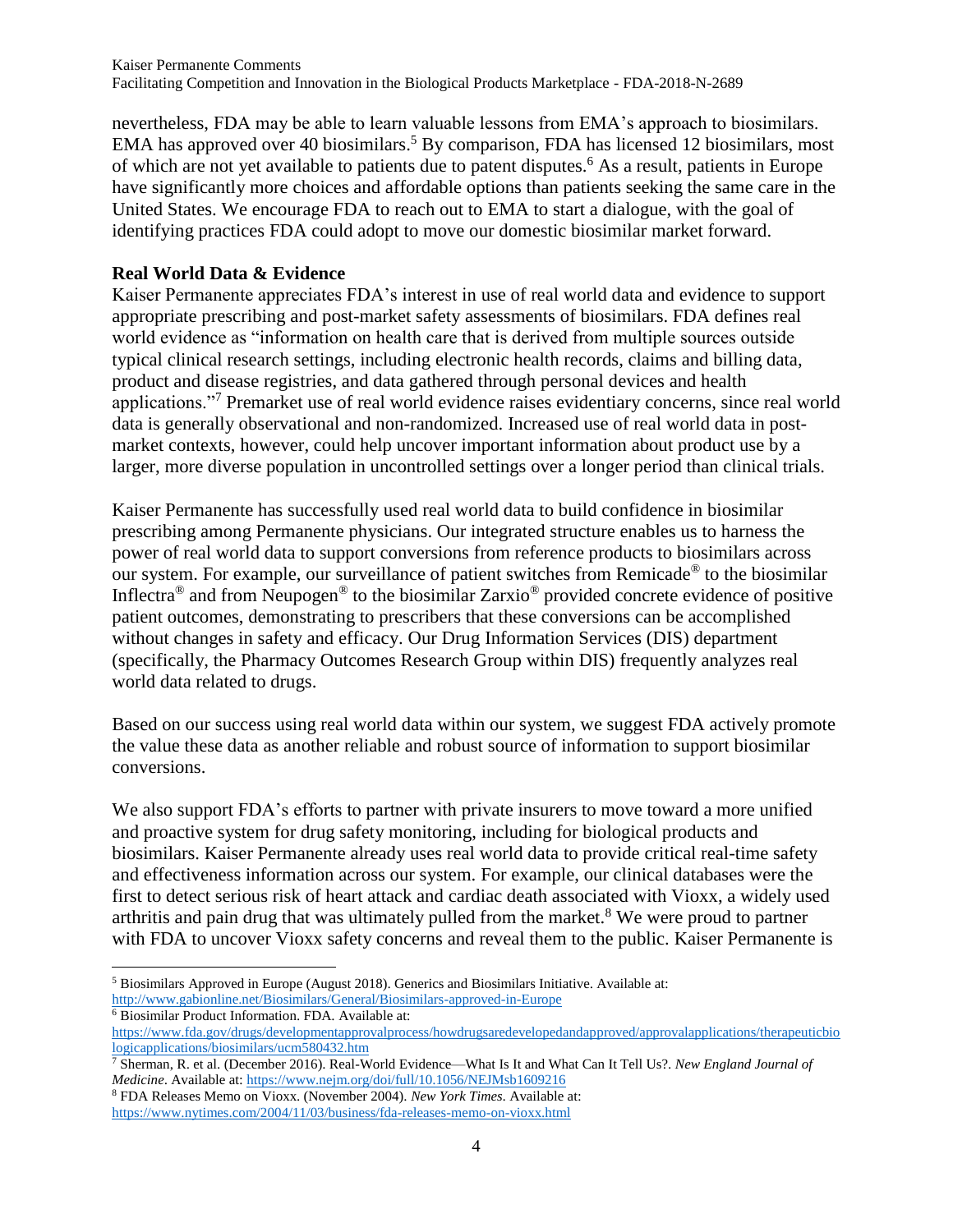also a collaborating institution in the Sentinel Initiative, FDA's national electronic system for proactively monitoring drug safety. We look forward to learning more about FDA's plans to enhance use of Sentinel and other data from private insurers in the context of biosimilars.

# **II. Increasing Provider & Patient Understanding of Biologics & Biosimilars**

## **Provider & Patient Education**

Kaiser Permanente appreciates FDA's interest in enhancing provider and patient education about biosimilars, which is a high priority for our Permanente Medical Groups and pharmacy business. Our success at encouraging clinically appropriate use of biosimilars within our system is in large part attributable to physician confidence in our formulary, which is developed by Permanente physicians alongside our pharmacy experts and relies heavily on access to clinical data. Educational efforts involving the whole care team and a culture of sharing patient stories are also critical components of Kaiser Permanente's success with biosimilars to date.

Timely access to data is crucial to Kaiser Permanente's formulary development process and helping providers evaluate when biosimilars are appropriate for their patients. We appreciate FDA's efforts to make more information about biosimilars, including review materials, available to the public through its website. The relatively robust data for both Inflectra (biosimilar for Remicade) and Zarxio (biosimilar for Neupogen) provided the information our physicians and pharmacists needed to evaluate whether switches were appropriate for individual patients. Unfortunately, review materials are not always made public, particularly when the product is not subject to Advisory Committee review or is not the first licensed biosimilar in its class. Even when such resources are public, posting is often delayed, sometimes by over a year. FDA should strive to make review materials for all licensed biosimilars available on its website within two months of approval.

Kaiser Permanente's success with biosimilar utilization also reflects a concerted effort across our system to provide reliable, evidence-based information about biosimilars to prescribers and care teams. We maintain a team of drug information pharmacists to answer physician questions and disseminate information about biosimilars and other drugs through bulletins, webinars, and presentations. These resources give our prescribers the tools and information necessary to appropriately switch patients onto biosimilars; they were used for conversions to Inflectra and Zarxio.

Our experience creating educational tools and resources for prescribing biosimilars suggests that prescribers would benefit from FDA-developed tools and resources on biosimilars, especially if these tools are made available in a flexible manner that accommodates busy schedules. Many physicians and health care professionals struggle to find time to participate in educational activities. Kaiser Permanente strongly supports FDA's proposal to make biosimilar webinars and other educational activities developed by the agency eligible for Continuing Education (CE) or Continuing Medical Education (CME) credit whenever possible to increase participation.

While clinical data is essential to biosimilar education across our system, a culture that promotes sharing meaningful prescriber experiences and patient stories is equally important for building prescriber confidence. Permanente physicians and our other health care professionals greatly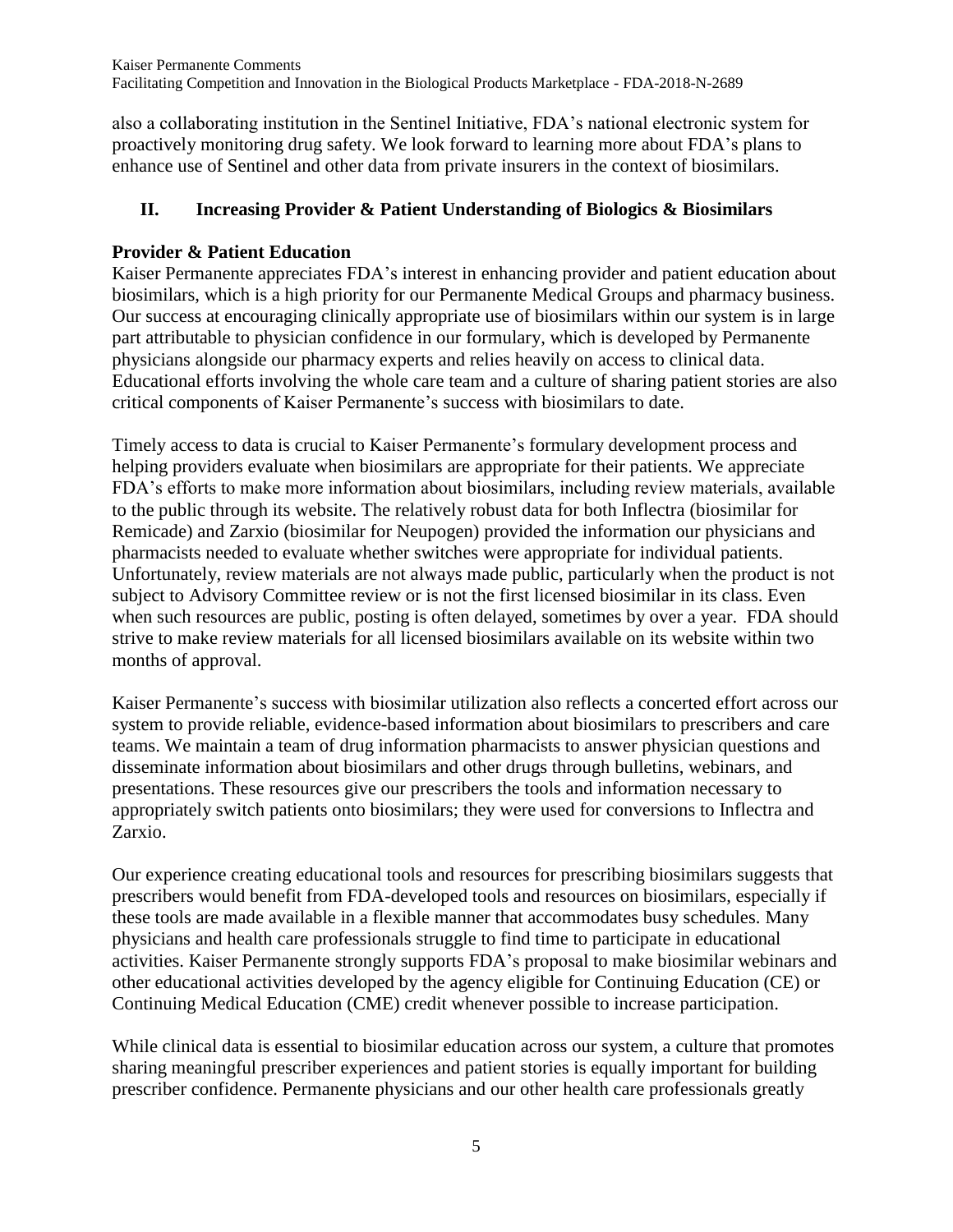appreciate learning from the experiences of their colleagues, whom they know, trust, and respect. FDA should consider collecting and disseminating patient stories, in a manner that protects patient privacy and confidentially.

FDA should ensure that biosimilar education efforts include the entire care team—physicians, nurses, pharmacists, physician assistants, and other health care professionals. Many biological products and biosimilars are infusions or injections administered by nurses, who discuss these medications with patients and answer their questions on a regular basis. FDA should design educational materials and campaigns with a broad range of health care professionals in mind.

Most importantly, more must be done to increase patient confidence in biosimilars. No patient wants to feel like she is receiving an "inferior" medicine for her condition. Unfortunately, these misperceptions about biosimilar products are common (*See* "Reducing Misinformation about Biosimilars" section). Because providers are a trusted resource for patients, improving prescriber education about biosimilars should also enhance patient education and comfort. FDA can help by continuing to aggressively use its platform to assure the public that biosimilars are safe and effective alternatives to reference products, including through consumer-focused statements and public awareness campaigns.

## **Reducing Misinformation about Biosimilars**

Kaiser Permanente is concerned that efforts to provide incomplete or misleading information about biosimilars reduce prescriber and patient confidence in safe and effective products. Because biosimilars are not identical to reference products, it is possible that a biosimilar may not always be the right choice for an individual patient. However, some reference product manufacturers have greatly exaggerated the risks and differences between products, ignoring legal requirements that biosimilars have "no clinically meaningful differences" from the reference product<sup>9</sup> or suggesting that a switch is only safe if the biosimilar is interchangeable. These misinformation campaigns attempt to interfere with prescribing decisions that should be based on clinical evidence and the patient's individual needs.

Reference product manufacturers use a variety of tactics to create doubt about biosimilars. For example, the manufacturer of the reference product Remicade has been disseminating a patient brochure cautioning against switching to the biosimilar Inflectra, because FDA has not deemed it interchangeable, despite evidence that switching does not reduce safety or efficacy. Online and social media campaigns undertaken by various manufacturers also characterize biosimilar use as risky (in one case, through an online video cautioning patients that switching is not a good idea if their medicines are working). These misleading claims have also been used by reference product manufacturers and third-party groups they fund to influence state and federal policies, including guidance on biosimilar naming conventions and state substitution laws.<sup>10</sup>

Kaiser Permanente is relatively insulated from these misinformation campaigns because our internal policies greatly restrict marketing and detailing by pharmaceutical companies in our facilities and to Permanente physicians. We generally limit detailing to formulary products and

 $\overline{\phantom{a}}$  $942$  USC  $§ 262(i)(2)(A)$ 

<sup>10</sup> Pfizer Inc. (August 2018). Citizen Petition to FDA. Available at[: https://www.bigmoleculewatch.com/wp](https://www.bigmoleculewatch.com/wp-content/uploads/2018/08/Citizen_Petition_from_Pfizer.pdf)[content/uploads/2018/08/Citizen\\_Petition\\_from\\_Pfizer.pdf](https://www.bigmoleculewatch.com/wp-content/uploads/2018/08/Citizen_Petition_from_Pfizer.pdf)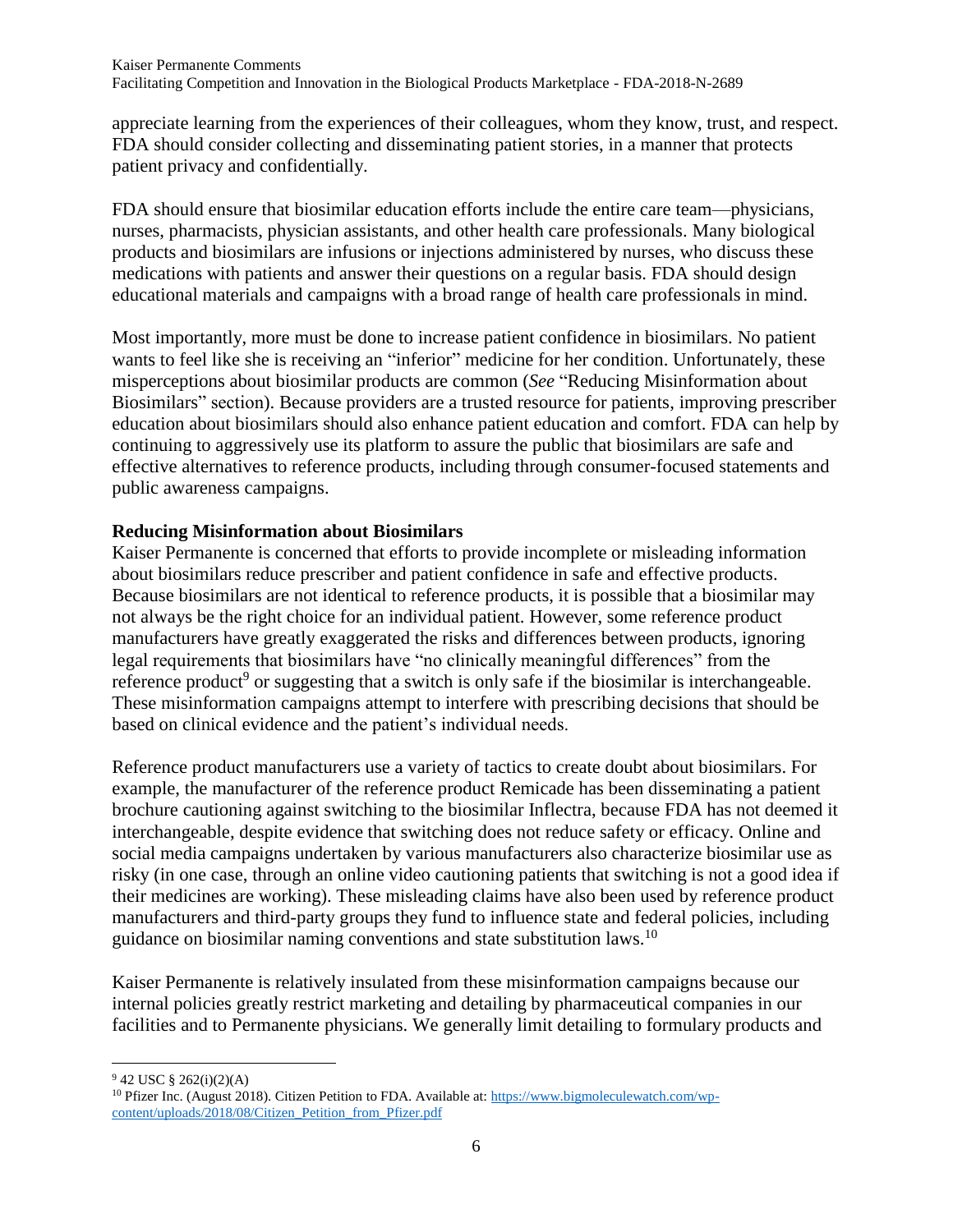audit detailing content when it is allowed within our system. Kaiser Permanente also goes to great lengths to ensure that our prescribers have access to other reliable sources of robust, unbiased information about drug products. As a result, our prescribers have less need to rely solely on information provided by the pharmaceutical industry.

While we have been able to mitigate their effect within our system, we remain concerned that these campaigns have polluted the overall information environment about biosimilars. We are particularly concerned about campaigns targeting patients. FDA should consider how it can encourage other health care system stakeholders to access reliable information about biosimilars from sources other than the pharmaceutical industry, including by adopting counter-detailing policies or similar detailing restrictions to Kaiser Permanente. FDA should also explore how current law could be used to prohibit false and misleading claims about biosimilars by reference product manufacturers.

## **III. Supporting Market Competition**

## **Exclusivity**

 $\overline{\phantom{a}}$ 

Kaiser Permanente believes FDA should avoid interpreting current law to expand exclusivity for reference biologics, causing further delay of more affordable, badly needed biosimilar options for patients. The 12-year exclusivity period under the *Biologics Price Competition and Innovation Act* (BPCIA) (Pub. L. 111-148) already delays biosimilar competition for too long, harming patients and resulting in billions of dollars in lost savings for taxpayers.<sup>11</sup> Even seemingly incremental expansions of exclusivity could be subject to abuse and gaming by pharmaceutical companies looking to block access to competing therapies.

Moving forward, we encourage FDA to take bold action to ensure that exclusivity incentives reward meaningful innovation, advancements in clinical care, and investments in therapeutic areas that would otherwise be neglected. Too often, these incentives are abused by the pharmaceutical industry to maintain high prices and monopolies without clinically meaningful improvements or innovation. Kaiser Permanente is encouraged that Commissioner Gottlieb acknowledges these problems and the need to ensure exclusivity provides "the right incentives.<sup>"12</sup> As prices for biological products continue to climb, FDA should work with Congress to reassess the costs and benefits of exclusivity incentives to ensure an appropriate balance between innovation and affordability.

Any review of exclusivity by FDA or Congress should also include the *Orphan Drug Act* (Pub. L. 97-414), which provides seven additional years of exclusivity for rare indications. Many biological products, which already enjoy 12 years of exclusivity, have orphan designations. The *Orphan Drug Act* intended to reward drug manufacturers for developing treatments for rare disease – an investment that otherwise would not be economically viable. Over the years, however, orphan drugs have become major revenue producers, which has led to abuse of the law's original intent. Pharmaceutical companies sometimes seek orphan designations for drugs

<sup>&</sup>lt;sup>11</sup> Policy Proposal: Reducing the Exclusivity Period for Biological Products, PEW Charitable Trusts, available at: [http://www.pewtrusts.org/en/research-and-analysis/fact-sheets/2017/09/policy-proposal-reducing-the-exclusivity-period-for](http://www.pewtrusts.org/en/research-and-analysis/fact-sheets/2017/09/policy-proposal-reducing-the-exclusivity-period-for-biological-products)[biological-products](http://www.pewtrusts.org/en/research-and-analysis/fact-sheets/2017/09/policy-proposal-reducing-the-exclusivity-period-for-biological-products)

<sup>&</sup>lt;sup>12</sup> Tribble, S. (December 2017). FDA Commissioner: Are the Incentives Right for Orphan Drugs? NPR. Available at: <https://www.npr.org/sections/health-shots/2017/12/22/572673636/fda-commissioner-are-the-incentives-right-for-orphan-drugs>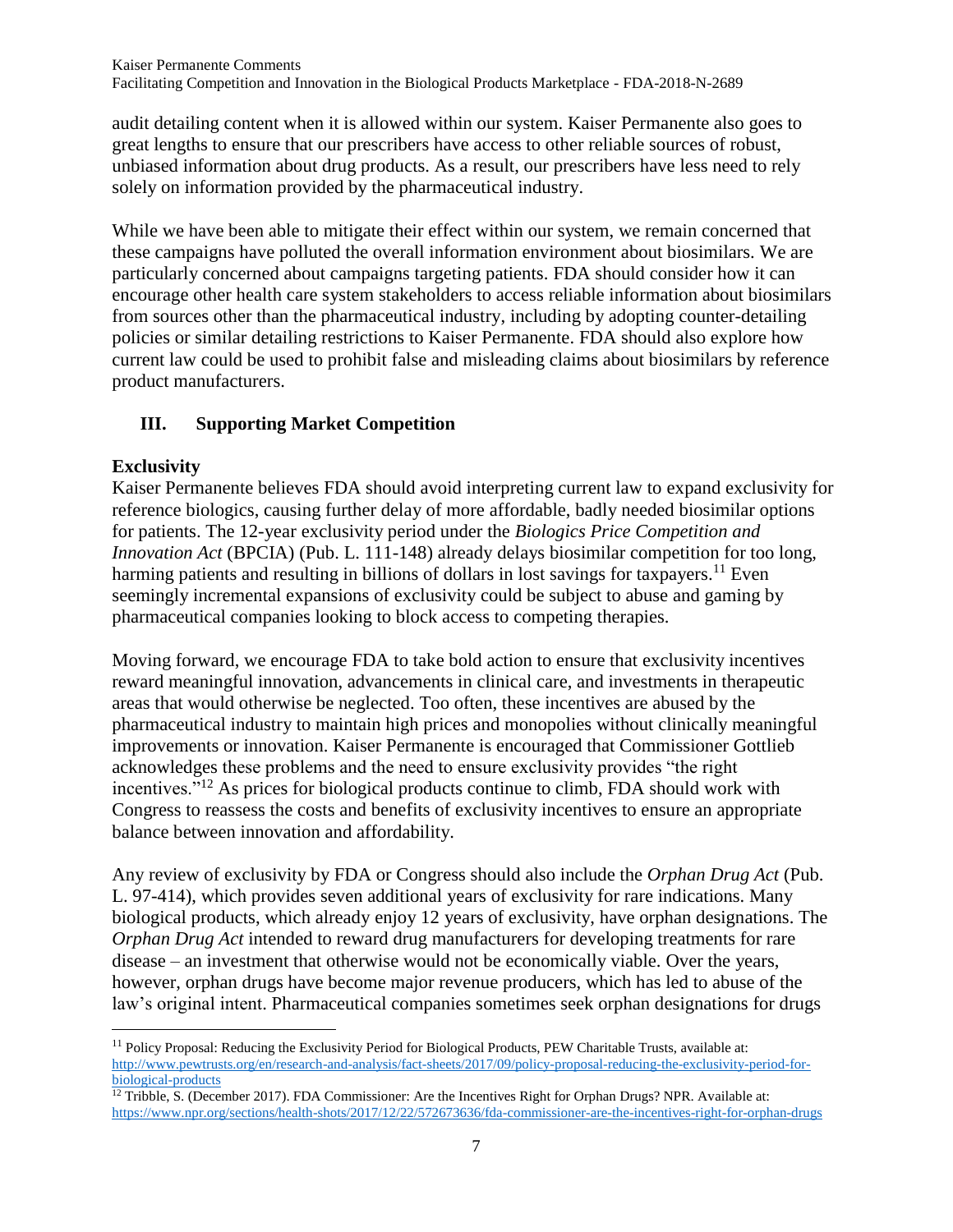already on the market, or tailor indications to overly narrow populations when the drug is typically used to treat common conditions. Due in part to these tactics, numerous drugs now benefit from orphan exclusivity. In 2016, 41 percent of new approvals included an orphan designation.<sup>13</sup> The fact that Humira®, the world's best-selling drug, was granted orphan status illustrates the perverse abuses of this well-intentioned law.

### **Post-Licensing Delays in Biosimilar Market Entry**

Kaiser Permanente greatly appreciates FDA's interest in addressing the lag time between biosimilar licensing and marketing. FDA has licensed 12 biosimilars to date; only four are available to patients.<sup>14</sup> Patent disputes appear to be the primary cause of delays.

For example, reference product manufacturers often hold numerous patents for the same biologic and can use that to their advantage in disputes with biosimilar manufacturers (e.g., the settlement agreement over 61 potential patent breaches associated with Amjevita®, a biosimilar version of Humira. Humira is protected by over 100 patents, ranging from attributes of the product to manufacturing processes). This complex web of patents, often referred to as a "patent estate" or "patent thicket," gives the reference product manufacturer considerable leverage in settlement negotiations, because it is virtually impossible to manufacture the related biosimilar without breaching multiple patents. So even though FDA licensed Amjevita in 2016, its manufacturer agreed to delay market entry until 2023 and will even pay Humira's manufacturer royalties on Amjevita sales upon marketing. <sup>15</sup> Other manufacturers developing Humira biosimilars are engaged in similar negotiations, also delaying entry of those products until 2023. Other brandname companies are now trying to replicate the Humira strategy on their own biological products, which suggests an alarming trend.<sup>16</sup>

While patent settlements are outside FDA's direct purview, we strongly encourage the Agency to fully inform the Federal Trade Commission (FTC) and Congress to enable them to thoroughly review settlement agreements between reference product and biosimilar manufacturers for potential anticompetitive behavior. FDA should also explore how agency processes could be leveraged to help biosimilar manufacturers navigate potential disputes and challenges, such as by requiring more detailed disclosures of patents and manufacturing processes by reference product manufacturers. To the extent that such information could be shared with biosimilar manufacturers in the early stages of development, it may help companies anticipate and overcome obstacles to market entry.

### **REMS Abuses**

Kaiser Permanente supports FDA's efforts to address abuses of Risk Evaluation and Mitigation Strategies (REMS). As part of REMS programs, FDA can require "elements to assure safe

 $\overline{\phantom{a}}$ <sup>13</sup> Kesselheim, A. et al. (2017). Determinants of Market Exclusivity for Prescription Drugs in the United States. *JAMA.* at: <https://www.ncbi.nlm.nih.gov/pubmed/28892528>

<sup>&</sup>lt;sup>14</sup> Biosimilar Product Information. FDA. Available at: [https://www.fda.gov/Drugs/DevelopmentApprovalProcess/HowDrugsareDevelopedandApproved/ApprovalApplications/Therape](https://www.fda.gov/Drugs/DevelopmentApprovalProcess/HowDrugsareDevelopedandApproved/ApprovalApplications/TherapeuticBiologicApplications/Biosimilars/ucm580432.htm) [uticBiologicApplications/Biosimilars/ucm580432.htm](https://www.fda.gov/Drugs/DevelopmentApprovalProcess/HowDrugsareDevelopedandApproved/ApprovalApplications/TherapeuticBiologicApplications/Biosimilars/ucm580432.htm)

<sup>15</sup> Berkrot, B. (September 2017). AbbVie, Amgen Settlement Sets Humira U.S. Biosimilar Launch for 2023. *Reuters*. Available at: [https://www.reuters.com/article/us-abbvie-amgen-humira/abbvie-amgen-settlement-sets-humira-u-s-biosimilar-launch-for-](https://www.reuters.com/article/us-abbvie-amgen-humira/abbvie-amgen-settlement-sets-humira-u-s-biosimilar-launch-for-2023-idUSKCN1C32G5)[2023-idUSKCN1C32G5](https://www.reuters.com/article/us-abbvie-amgen-humira/abbvie-amgen-settlement-sets-humira-u-s-biosimilar-launch-for-2023-idUSKCN1C32G5)

<sup>16</sup> Koons, C. (September 2017). This Shield of Patents Protects the World's Best-Selling Drug. *Bloomberg Businessweek*. Available at: <https://www.bloomberg.com/news/articles/2017-09-07/this-shield-of-patents-protects-the-world-s-best-selling-drug>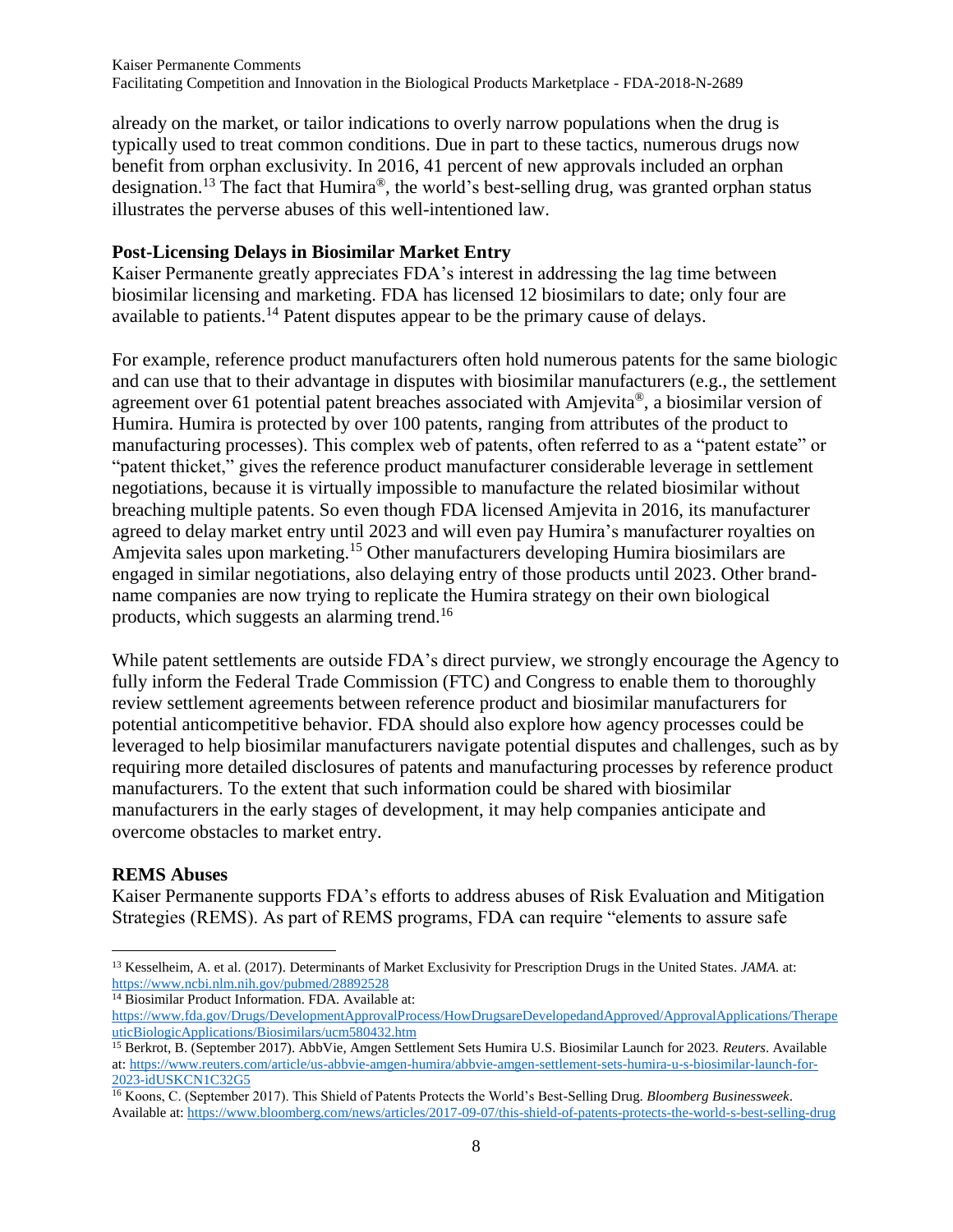usage" (ETASU), such as special certification for dispensing, prescriber training, and dispensing limited to certain health care settings. ETASU requirements are sometimes leveraged by pharmaceutical companies to restrict a drug's distribution by erecting barriers to market entry that do not result in safety benefits for patients. While we strongly support the REMS program's goal of improving safety, the program must be updated to ensure pharmaceutical companies cannot game the process to block biosimilar competition or artificially restrict distribution pathways to maintain unreasonably high prices.

Biosimilar manufacturers often seek access to samples of reference products to conduct studies to demonstrate biosimiliarity and interchangeability to FDA. Some brand-name pharmaceutical companies use REMS to justify withholding samples, causing delays in competition. Recently, FDA posted a list of brand-name drugs where a request for access to a sample for generic development was blocked, revealing over 50 medicines for which generic alternatives have been delayed due to REMS abuses.<sup>17</sup> To resolve this problem, Kaiser Permanente supports the *Creating and Restoring Equal Access To Equivalent Samples Act* (CREATES Act) (S. 974/H.R. 2212), which establishes a cause of action against companies that fail to provide samples on reasonable terms. The nonpartisan Congressional Budget Office (CBO) estimated that the CREATES Act would reduce federal health spending by \$3.8 billion over ten years. Private payers would also save significantly. In the absence of a legislative fix, we encourage FDA to exercise all authority it has over the REMS program to curb abuses.

Brand-name companies also use REMS to enter into restrictive contracting arrangements that make it impossible for providers and pharmacies to acquire drugs at a reasonable price. Many of the drugs subject to these arrangements are biological products. Some companies have used ETASU requirements to contract exclusively with a limited number of specialty pharmacies, protecting high prices by controlling access to their products. Even though Kaiser Permanente's National Specialty Pharmacy has extensive experience complying with REMS and ETASU requirements, many pharmaceutical companies do not allow us to acquire and dispense restricted drugs within our system. Not only do these restrictions allow companies to burden patients with higher prices, they also inhibit the ability of integrated health systems to implement safety checks, monitor quality, and coordinate care when information related to the REMS drug will not be automatically included in the patient's electronic health records and our pharmacy systems because valuable prescribing information is held outside our system.

Kaiser Permanente recommends that REMS explicitly permit health systems or pharmacies that can demonstrate they meet or exceed REMS requirements to access and dispense REMS drugs. Therefore, we support new FDA guidance or regulations clarifying that REMS programs cannot arbitrarily restrict distribution. These modifications would help facilitate lower drug costs through competitive pricing and national purchasing negotiations. It would also leverage existing systems and tools designed to enhance patient safety and continuity of care.

### **FDA-FTC Collaboration Against Anticompetitive Behavior**

 $\overline{\phantom{a}}$ 

<sup>&</sup>lt;sup>17</sup> Reference Listed Drug (RLD) Access Inquiries. FDA. Available at: [https://www.fda.gov/Drugs/DevelopmentApprovalProcess/HowDrugsareDevelopedandApproved/ApprovalApplications/Abbrevi](https://www.fda.gov/Drugs/DevelopmentApprovalProcess/HowDrugsareDevelopedandApproved/ApprovalApplications/AbbreviatedNewDrugApplicationANDAGenerics/ucm607738.htm) [atedNewDrugApplicationANDAGenerics/ucm607738.htm](https://www.fda.gov/Drugs/DevelopmentApprovalProcess/HowDrugsareDevelopedandApproved/ApprovalApplications/AbbreviatedNewDrugApplicationANDAGenerics/ucm607738.htm)